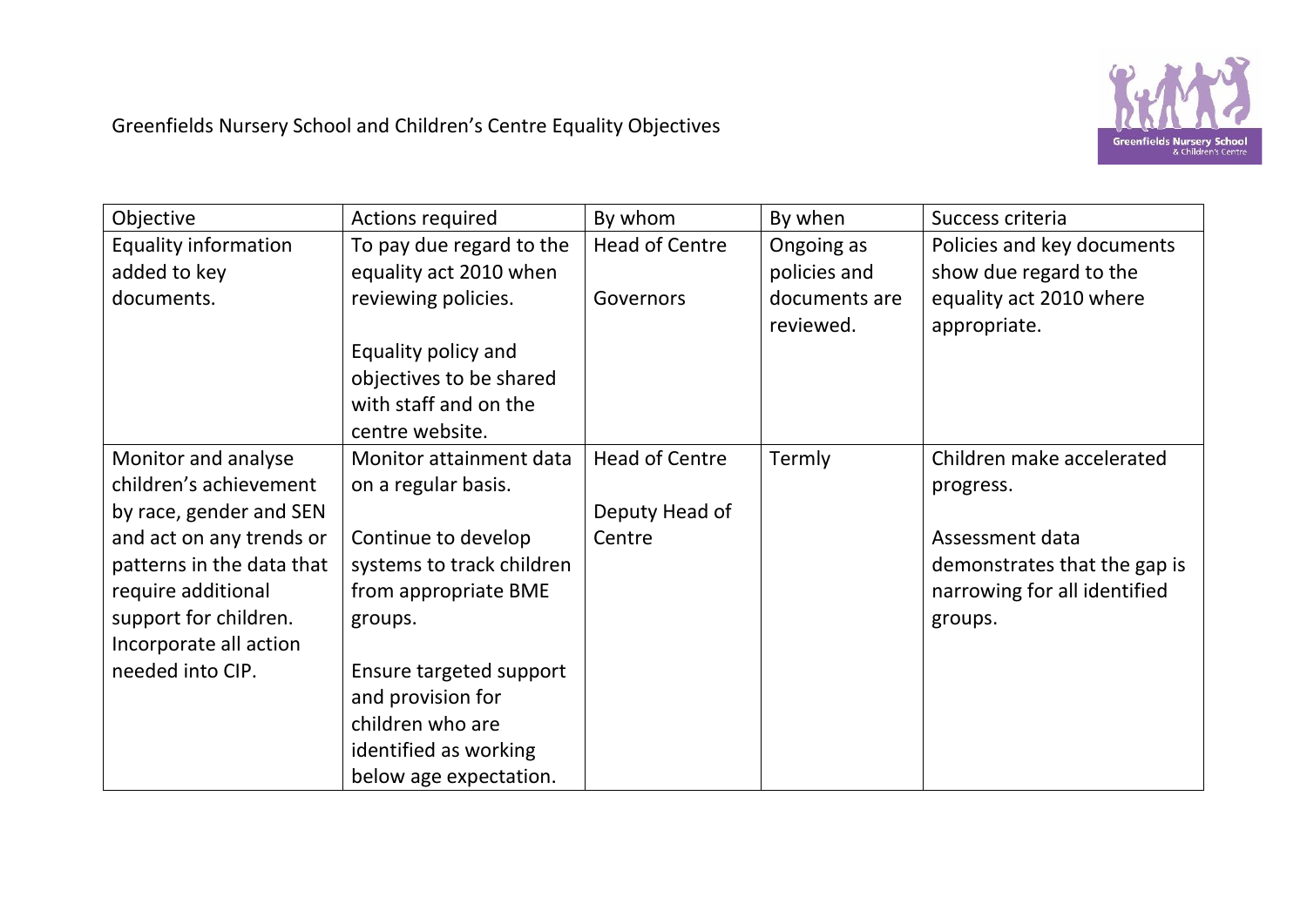| Ensure that the          | Children are fully        | <b>Class Teachers</b>   | Sept - July    | Rich curriculum that reflects |
|--------------------------|---------------------------|-------------------------|----------------|-------------------------------|
| curriculum and extended  | involved in the planning  |                         |                | the diversity of the          |
| learning opportunities   | and delivery of the       | Deputy Head of          |                | Greenfields community in      |
| promote role models      | curriculum.               | Centre                  |                | terms of race, gender and     |
| that all young children  |                           |                         |                | disability.                   |
| can positively identify  | Projects are monitored    |                         |                |                               |
| with, and reflect the    | across the year by class  |                         |                |                               |
| centre's diversity in    | teachers to ensure a      |                         |                |                               |
| terms of race, gender    | range of experiences      |                         |                |                               |
| and disability.          | that reflect the centre's |                         |                |                               |
|                          | diversity.                |                         |                |                               |
| Ensure that displays in  | Class teachers to monitor | <b>Class Teachers</b>   | On going       | Diversity is promoted and     |
| classrooms promote       | displays to ensure        |                         |                | celebrated across the centre. |
| diversity in terms of    | diversity is promoted.    | <b>Nursery Officers</b> |                |                               |
| race, gender, disability |                           |                         |                |                               |
| and ethnicity.           |                           | Deputy Head of          |                |                               |
|                          |                           | Centre                  |                |                               |
| To increase children's   | Visits to local places of | <b>SLT</b>              | As appropriate | Greater understanding of a    |
| and parent's awareness   | worship at appropriate    |                         | throughout the | range of community groups.    |
| and understanding of     | times of the year.        | <b>Class Teachers</b>   | year.          |                               |
| different communities.   | Celebrate festivals from  |                         |                |                               |
|                          | different religions.      |                         |                |                               |
|                          |                           |                         |                |                               |
|                          | Ensure displays, books    |                         |                |                               |
|                          | and other resources are   |                         |                |                               |
|                          | representative of a       |                         |                |                               |